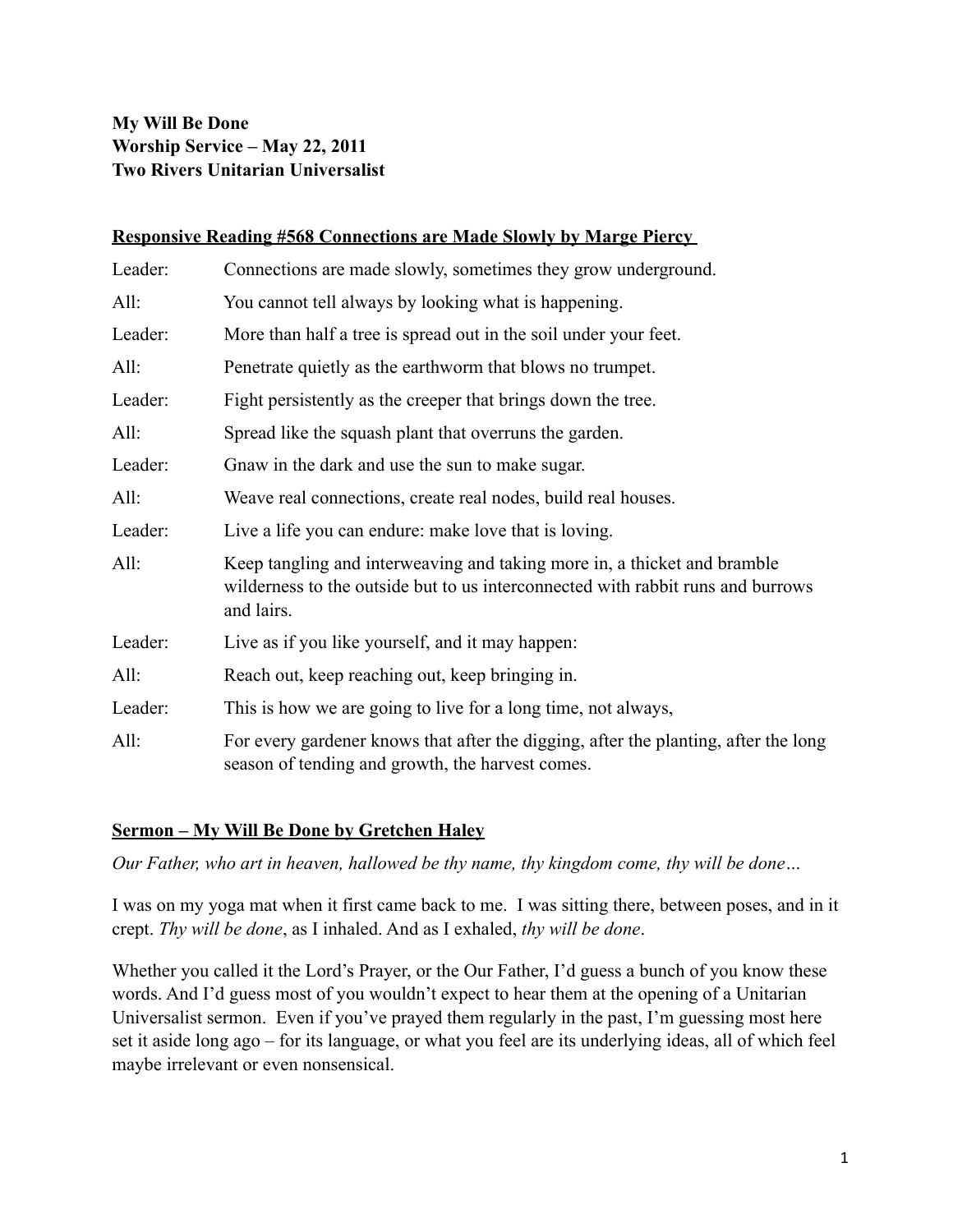Like, the idea of God that comes up for most of us when we say "thy will." Thy - it's so formal, especially following the whole "Father" business. It sounds like, you know, big man in the sky, a single being, beyond us, above us, *thy*. And "will," makes us think there's some kind of plan, some kind of clear, pre-determined plan that someone out there has for us, for our lives, and we'd all be set if we just let that plan happen.

I'm with you, believe me. For all the journey I've been on over these last four years, the Our Father – that's what we called it - is not something I've even thought to reclaim or re-imagine.

But still, on that day on my mat, struggling to stay present and give into the pose, give myself over to the practice, all I could hear in my mind were those words: *thy will be done*. And every day since, these words, *thy will be done* keep coming to me, as I breathe.

And yet, I confess most of the time, I don't really understand them. Thy will be done. *Thy* will. What about *my* will? I mean, I get my will. *My will* makes sense. We Unitarian Universalists have always had a good sense about humans and our will, believing we have at least part, if not the whole job, in determining our own fate. We are traditionally, a willful people, and proudly so. As Galen Guengerich, the minister from All Souls Unitarian Universalist in New York City has said, even if God *does* exist, we are God's hands, and if anything is going to happen in this life, then it depends on our action, our will.

And why not? We have great ideas afterall, great dreams for our lives, for our kids, for our friends, our communities. Our visions are often things of beauty, and together we believe, and we encourage each other - to *will* them into existence.

And most everything in our culture tells us that this is our job, as humans – to create for ourselves a grand and worthy vision, and then apply the hard work and tenacity it takes to turn these visions into a reality. In our politics, our schools, in our jobs, our marriages, our families, even in – sometimes especially in – our churches. Every step of the way, the person or community with the loudest voice, with the most passion and drive, for better or for worse, with the most tenacious presence almost always wins the day.

And actually, this kind of attitude, it's served many of us well, in many ways. Just as an example, before seminary, the business I built – and I built it big – it was possible almost entirely because I stuck to this kind of philosophy, this kind of tenacious, driven will that capitalism loves so much.

But maybe you can guess something else about my business, something I'll freely admit was one source of my journey to seminary, and definitely one source that brings me to my yoga mat, and even a source I could trace back to this prayer I'm offering to you as a kind of question. *Thy will be done…*

See, I had a couple great, consistent partners in making that business happen, and I certainly didn't do it alone. But along the way, in those seven years, I didn't make a lot of friends. It just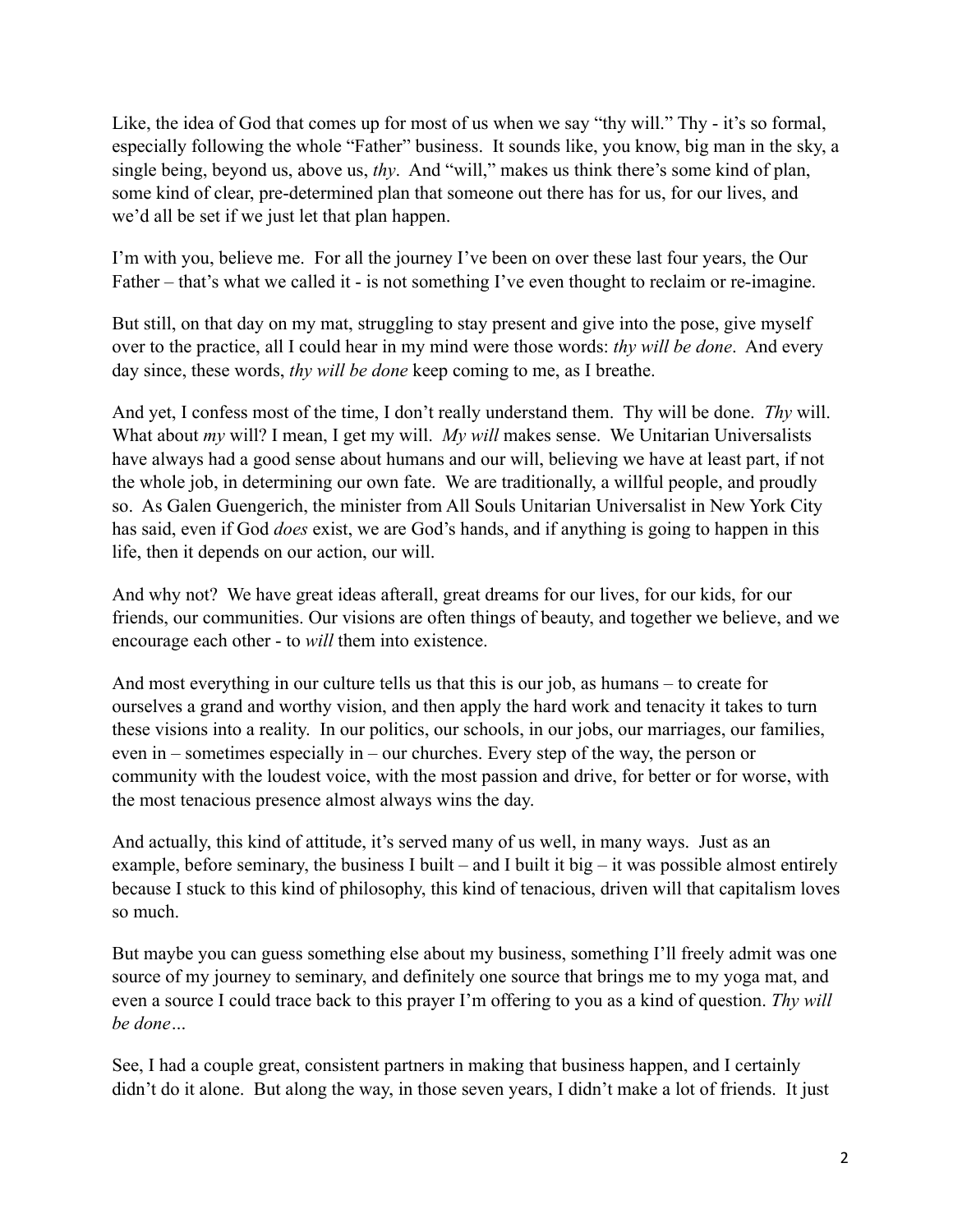wasn't the point. And actually, for the most part, I took this in stride, like it was proof I had what it took, had the emotional and mental toughness to get the job done, no matter what. Especially as a woman in business, we should never underestimate the pressures to prove you won't let the squishiness of human feelings get in the way of the objective goal.

The goal is everything, and the people along the way, they are – I cringe to say it now, but I know it was true for me then just as I know it is true for so many business leaders and workers out there right now, working so hard – the people, they are important, but also, they are a means to an end.

I had a lot of success. A lot of success, and a sinking feeling in my gut that I was not at all practicing the kind of life I meant to be practicing. Not at all living the kind of life I mean to be living.

Philosopher Eugen Herrigal had been in Japan for over a year when he started to think back on his own questioning, his own decision about the kind of practice he meant to be having.<sup>[1](#page-2-0)</sup>

See, he came to Japan to study Zen Buddhism, and there had been many options by which to study this ancient wisdom, and of those he ultimately decided to choose the art of archery. He chose archery because he thought it would be like shooting a rifle, and he had some experience and training in rifle shooting, and so he thought he'd pick up archery more easily based on this experience. But as he quickly learned, this assumption was terribly wrong. Archery, at least when practiced in the way the Zen Master intended, had nothing at all to do with shooting a rifle.

A year in, Herrigal was feeling frustrated, to say the least. Not only did Zen remain elusive, his archery skills, were actually worse than when he started.

"What stands in your way," said the great Zen master to Herrigal one day, over tea, "is that you have a much too willful will."

At this stage in his training, Herrigal was just trying to release the bow.

He had figured out how to pull it back, now he just had to release it. He'd watched the Master do it, studied him very closely. He saw his right hand open, and release. And he saw how when it released, it took on all the tension of the release so that his body didn't move, at all. Which meant that the arrow could stay on course, and hit the target right there in the center, which was the point, afterall.

He'd been trying for months to move his body in just the right way, keep relaxed in all the right places. Release the arrow, without tension, so that he could hit the target, so that he could finally understand Zen.

<span id="page-2-0"></span><sup>1</sup> This story is adapted from Eugen Herrigel's book, *Zen in the Art of Archery*, and direct quotes are referenced with page numbers accordingly.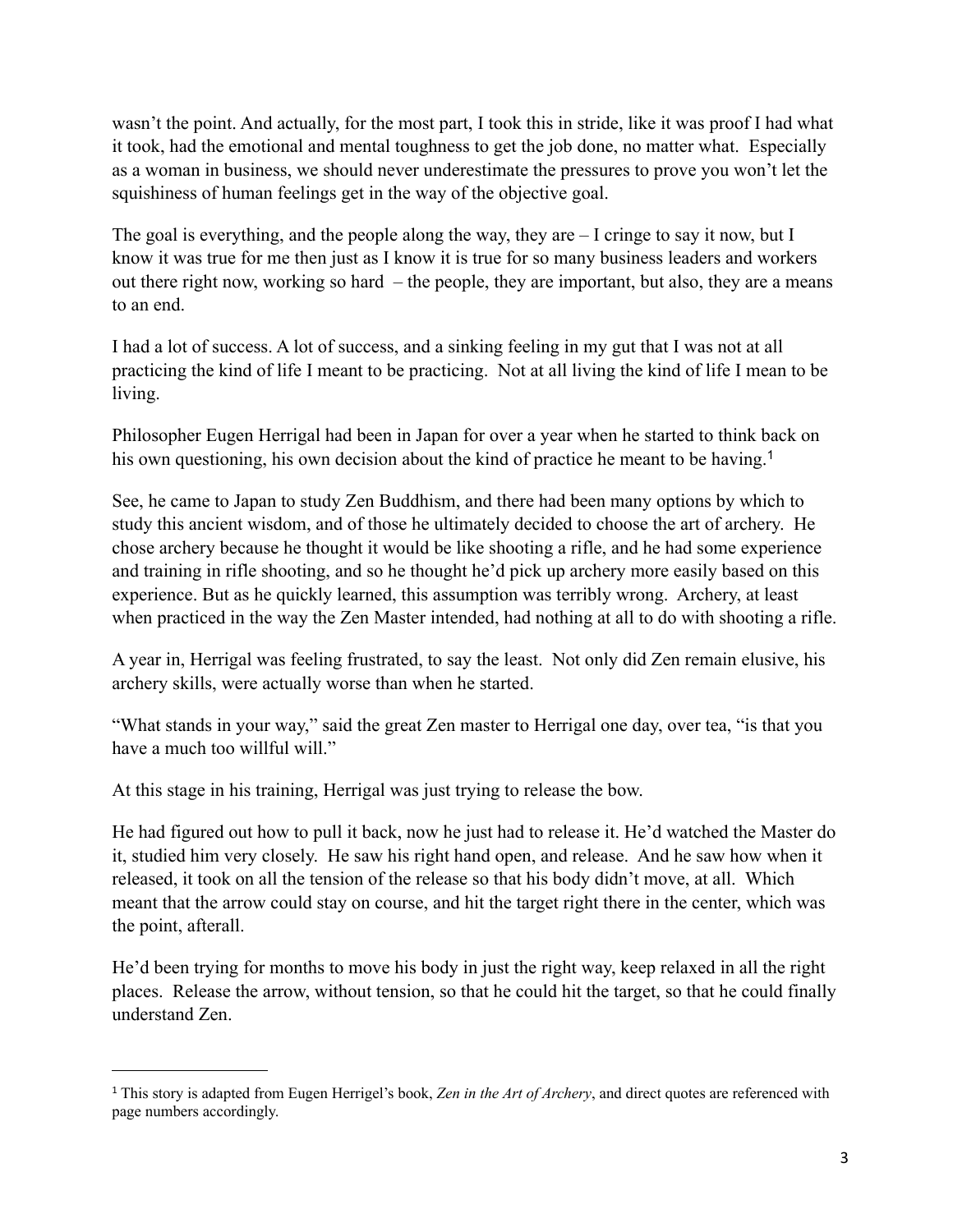And so he "practiced diligently and conscientiously according to the Master's instructions," knowing in his mind exactly what he needed to do, the right way to do it (28). And yet, as he admits, "all his efforts were in vain."

And so when the Master responded to all his dutiful efforts, all his good responsible studying by telling him, "You have a much too willful will," it must've been so irritating.

I mean, when you're trying to do something, what else are you supposed to do – but try? Isn't all effort, all aiming, all about having a determined will? Isn't that the point of effort?

In exasperation, Herrigal pushed the Master – it sounds like you are telling me to try by not trying. I don't understand. Isn't the drawing of the bow, a means to an end? "I can't lose sight of the connection. The two things cannot be disconnected" (31).

The Master pushed back: "The more obstinately you try to learn how to shoot the arrow for the sake of hitting the goal, the less you will succeed in the one and the further the other will recede. What stands in your way is that you have a much too willful will. You think that what you do not do yourself does not happen. You must learn to wait properly" (31).

See I think, in the midst of all our wills, good though they may be, everything comes down to what kind of practice we mean to be having, what kind of life we mean to be having. Are we shooting a rifle - or releasing a bow? In both, there's a clear goal, a clear aim, of course, and with both, the aim matters. And yet these practices, they couldn't be more different.

You know, I've had so many good conversations, with so many of you this year. Some funny, some sad, a few difficult, some curious, mostly hopeful, and thoughtful. It's been a privilege to be in conversation with you this year. And mostly, I feel just so grateful. We have so much to celebrate.

Across all these conversations, it's interesting. Though there's quite a bit of diversity (as you'd expect), there's also one great consistency, that is, what I'd describe as desire. And I think that desire can be categorized in three ways, that actually it turns out are common for so many who go seeking a church community.

First, desire for *belonging* – to feel really a part of a community, at its center, to know and be known by others in a really meaningful way. Second, a desire to experience *transcendence* – that is, to be a part of something bigger than yourself. And finally, a desire for *significance*, to feel like your time, your energy, your resources – that all of it matters. Not just for yourself individually, or even just for your family and friends - though these kind of desires are there too – but more, something that matters for the larger world.

And in all these desires – for *belonging*, *transcendence*, *significance*, in my conversations, I've heard you imagining the possibility that all these desires might be interconnected, they might all overlap, into a single embodied institution, something we call our Two Rivers Unitarian Universalist congregation. Not just for you, but for generations beyond you.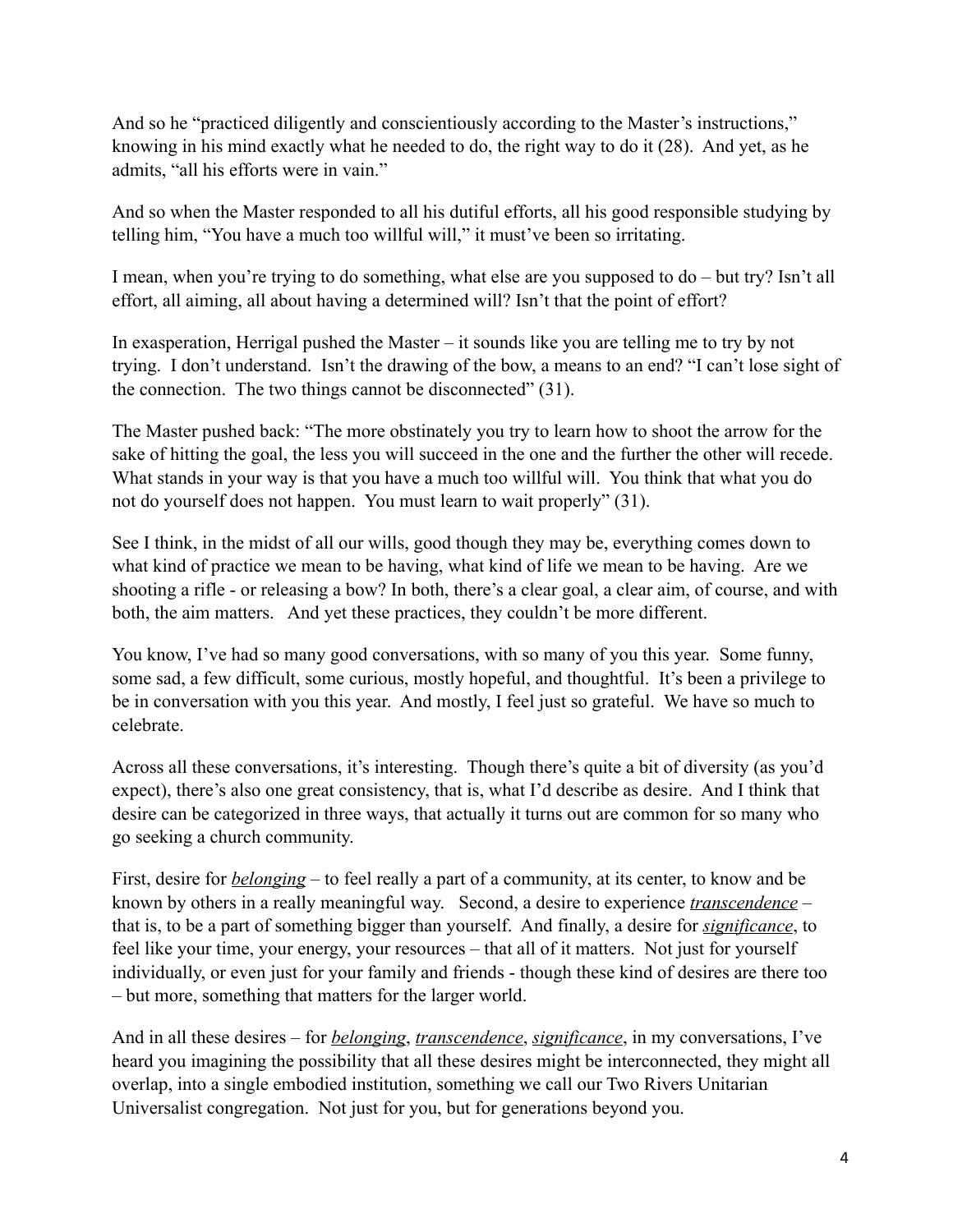There's so much great desire here among you, and so much good, loving will. So much willful will.

And we know it *is* so Unitarian Universalist of us to be filled with this much will, these aims, that we want so badly for our arrows to hit just right. Whether individually, or together, we all pray, in words and in actions, "my will be done." Sometimes this year, I think we've even gotten to "*our* will be done. We get a vision of that shared will. When I was here the last time, for Easter, after the service, I looked around at all the life just blossoming everywhere, all the goodness, and I thought, it's happening.

This vision of intergenerational community, this sense of belonging, of transcendence, of significance. Our will be done, and our will, it turns out, can be so beautiful.

And still, we'd better all just admit to each other, that even when our aim is true and good – even when it's called "justice," or "community," or "truth," or "democracy," or whatever else we have decided takes ultimate precedence – whatever else we've decided is our aim - and it is truly important to have an aim, don't mishear me on that – but no matter what that aim is, we still have to remember – what kind of practice we mean to be having, what kind of life we mean to be having.

You might remember last I was here we talked about – how it is we live forever, and at the end, how it all comes down to the love we give each other – it all just comes down to that love, no matter what else we achieve or will, life is finally all a matter of how well we love.

In this life, despite what our culture might say, we aren't shooting a pistol, we're seeking transcendence. We aren't just getting good at a sport, we're yearning for belonging. We aren't taking all these steps just as a means to an end - the steps themselves, and how we take them, they matter. Which is to say, even if we never hit that end, the steps today, they still matter. Even if we never make our dreams a reality, the drawing of the bow today, it still matters.

This is not target practice – this life, or this church. None of this is supposed to be target practice.

It's an ancient art, that all of us are just learning. It's an ancient art – not a science, this life – it's not a machine, or a clock or any of those other ideas from the Enlightenment that make us believe that there's some way to control or predict all of it – or any of it. It's an art, and a dance, that we are discovering, that we are creating together – with our breath, with our presence, with our love.

And our breath holds this promise of connecting us with this ancient wisdom – found in Zen Buddhism, and in Hinduism, in Christianity and in Islam – it is this promise we enact in our covenant, this promise we practice again and again in our faith – where LOVE is the spirit, and service – to each other – is the law.